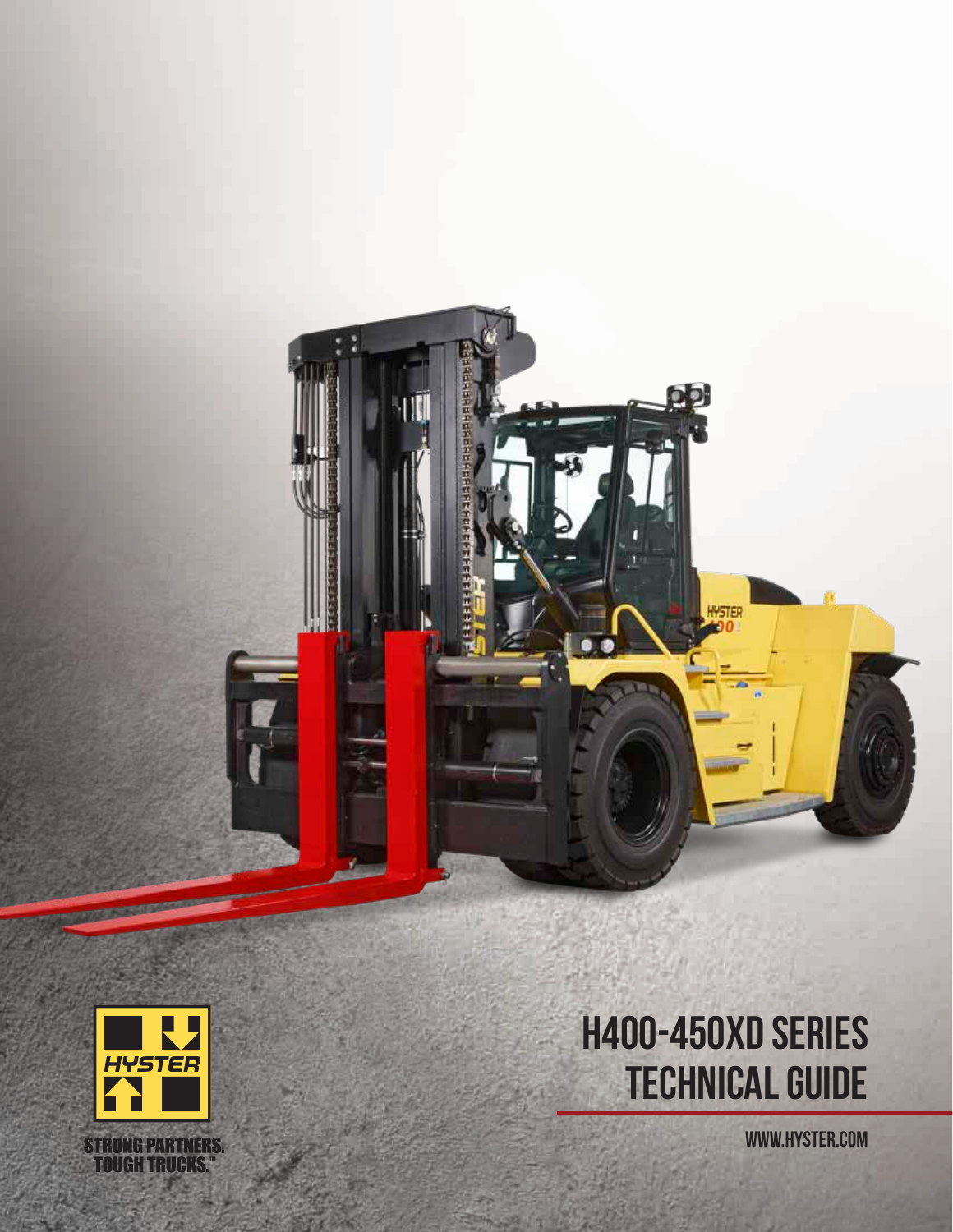

**>** H400-450XD DIMENSIONS





*Circled dimensions correspond to the line numbers on the tabulated chart inside the Technical Guide. Dimensions are in inches (millimeters).*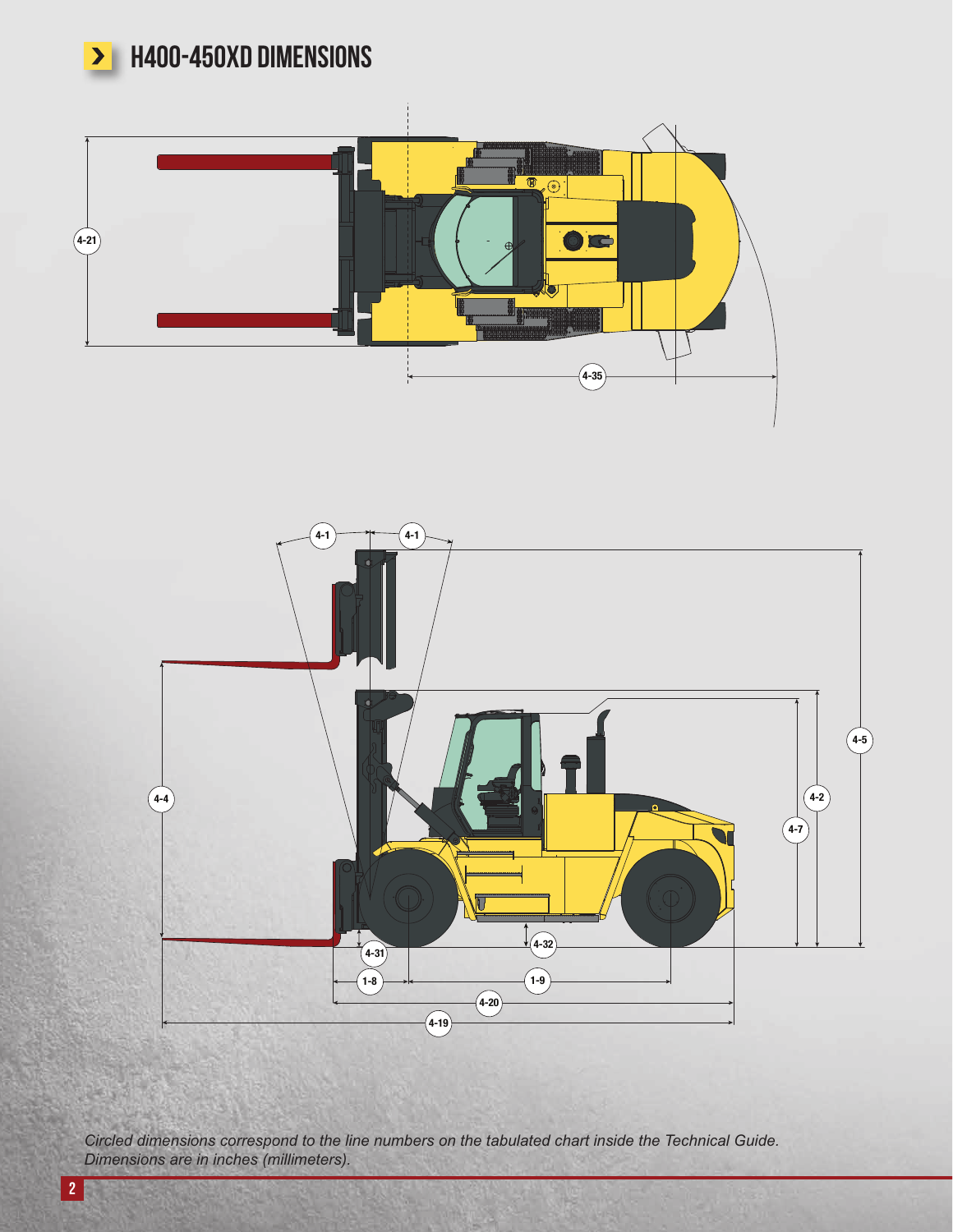### H400-450XD SPECIFICATIONS



|                             |                                                                                                                                                                                                                                                                                                                                                                                                                                                                                                                                                                                                                                                                                                                                                     | <b>Description</b>                                                          | Units         |          | English                                   |               | Metric                    |        | English        |               | Metric                  |                |
|-----------------------------|-----------------------------------------------------------------------------------------------------------------------------------------------------------------------------------------------------------------------------------------------------------------------------------------------------------------------------------------------------------------------------------------------------------------------------------------------------------------------------------------------------------------------------------------------------------------------------------------------------------------------------------------------------------------------------------------------------------------------------------------------------|-----------------------------------------------------------------------------|---------------|----------|-------------------------------------------|---------------|---------------------------|--------|----------------|---------------|-------------------------|----------------|
|                             | $1 - 1$                                                                                                                                                                                                                                                                                                                                                                                                                                                                                                                                                                                                                                                                                                                                             | Manufacturer                                                                |               |          |                                           | <b>HYSTER</b> |                           |        |                | <b>HYSTER</b> |                         |                |
|                             | $1 - 2$                                                                                                                                                                                                                                                                                                                                                                                                                                                                                                                                                                                                                                                                                                                                             | <b>Model designation</b>                                                    |               |          |                                           | H400XDS36     |                           |        |                | H400XD36      |                         |                |
|                             | $1 - 3$                                                                                                                                                                                                                                                                                                                                                                                                                                                                                                                                                                                                                                                                                                                                             | Powertrain / drivetrain                                                     |               |          |                                           | Diesel        |                           |        |                |               | Diesel                  |                |
|                             | $1 - 4$                                                                                                                                                                                                                                                                                                                                                                                                                                                                                                                                                                                                                                                                                                                                             | Operator type                                                               |               |          |                                           |               | Seated                    |        |                |               | Seated                  |                |
| <b>GENERAL</b>              | $1 - 5$                                                                                                                                                                                                                                                                                                                                                                                                                                                                                                                                                                                                                                                                                                                                             | Rated load capacity                                                         | Ibs           | kg       | 40,000                                    |               | 18,144                    |        | 40,000         |               | 18,144                  |                |
|                             | $1-6$                                                                                                                                                                                                                                                                                                                                                                                                                                                                                                                                                                                                                                                                                                                                               | Load center                                                                 | in.           | mm       | 36                                        |               | 914                       |        | 36             |               | 914                     |                |
|                             | $1 - 8$                                                                                                                                                                                                                                                                                                                                                                                                                                                                                                                                                                                                                                                                                                                                             | Load distance (1)                                                           | in            | mm       | 43                                        |               | 1,086                     |        | 43             |               | 1,086                   |                |
|                             | $1-9$                                                                                                                                                                                                                                                                                                                                                                                                                                                                                                                                                                                                                                                                                                                                               | Wheelbase                                                                   | in            | mm       | 138                                       |               | 3,500                     |        | 148            |               | 3,750                   |                |
|                             | $2 - 1$                                                                                                                                                                                                                                                                                                                                                                                                                                                                                                                                                                                                                                                                                                                                             | Total truck weight without load                                             | Ibs           | kg       | 61,024                                    |               | 27,680                    |        | 59,664         |               | 27,063                  |                |
|                             | $2 - 2$                                                                                                                                                                                                                                                                                                                                                                                                                                                                                                                                                                                                                                                                                                                                             | Axle loading with load, front / rear                                        | Ibs           | kg       | 93,209                                    | 42,279        | 7,815                     | 3,545  | 91,792         | 41,636        | 7,873                   | 3,571          |
| <b>WEIGHTS</b>              | $2 - 3$                                                                                                                                                                                                                                                                                                                                                                                                                                                                                                                                                                                                                                                                                                                                             | Axle loading without load, front / rear                                     | Ibs           | kg       | 30,691                                    | 13,921        | 30,333                    | 13,759 | 30,774         | 13,959        | 28,889                  | 13,104         |
|                             | $3 - 1$                                                                                                                                                                                                                                                                                                                                                                                                                                                                                                                                                                                                                                                                                                                                             | Tire type                                                                   |               |          |                                           |               |                           |        |                | Pneumatic     |                         |                |
|                             | $3 - 2$                                                                                                                                                                                                                                                                                                                                                                                                                                                                                                                                                                                                                                                                                                                                             |                                                                             |               |          |                                           |               | Pneumatic<br>14.00 x 24PR |        |                | 14.00 x 24PR  |                         |                |
|                             |                                                                                                                                                                                                                                                                                                                                                                                                                                                                                                                                                                                                                                                                                                                                                     | Tire size, front                                                            |               |          |                                           |               |                           |        |                |               |                         |                |
| <b>WHEELS</b>               | $3 - 3$                                                                                                                                                                                                                                                                                                                                                                                                                                                                                                                                                                                                                                                                                                                                             | Tire size, rear                                                             | $\#$          |          | 4x/2                                      |               | 14.00 x 24PR              |        |                | 14.00 x 24PR  |                         |                |
|                             | $3 - 5$                                                                                                                                                                                                                                                                                                                                                                                                                                                                                                                                                                                                                                                                                                                                             | Number of tires, front / rear (x driven)                                    |               |          |                                           |               |                           |        |                | 4x/2          |                         |                |
|                             | $3-6$                                                                                                                                                                                                                                                                                                                                                                                                                                                                                                                                                                                                                                                                                                                                               | Tread width, front                                                          | in.           | mm       | 82                                        |               | 2,095                     |        | 82             |               | 2,095                   |                |
|                             | $3 - 7$                                                                                                                                                                                                                                                                                                                                                                                                                                                                                                                                                                                                                                                                                                                                             | Tread width, rear                                                           | in            | mm       | 83                                        |               | 2,108                     |        | 83             |               | 2,108                   |                |
|                             | $4 - 1$                                                                                                                                                                                                                                                                                                                                                                                                                                                                                                                                                                                                                                                                                                                                             | Mast tilt, forward / back                                                   | degrees       |          | 10/12                                     |               |                           |        |                |               | 10/12                   |                |
|                             | $4 - 2$                                                                                                                                                                                                                                                                                                                                                                                                                                                                                                                                                                                                                                                                                                                                             | Height of mast lowered (2)                                                  | in            | mm       | 146                                       |               | 3,692                     |        | 146            |               | 3,692                   |                |
|                             | $4 - 3$                                                                                                                                                                                                                                                                                                                                                                                                                                                                                                                                                                                                                                                                                                                                             | Freelift                                                                    | in            | mm       | $\overline{0}$                            |               | $\overline{0}$            |        | $\bf 0$        |               |                         | $\overline{0}$ |
|                             | $4 - 4$                                                                                                                                                                                                                                                                                                                                                                                                                                                                                                                                                                                                                                                                                                                                             | Lift height (top of fork)                                                   | in            | mm       | 148                                       |               | 3,760                     |        | 148            |               | 3,760                   |                |
|                             | $4 - 5$                                                                                                                                                                                                                                                                                                                                                                                                                                                                                                                                                                                                                                                                                                                                             | Height, extended                                                            | in.           | mm       | 218                                       |               | 5,517                     |        | 218            |               | 5,517                   |                |
|                             | $4 - 7$                                                                                                                                                                                                                                                                                                                                                                                                                                                                                                                                                                                                                                                                                                                                             | Height to top of operator compartment (open cab)                            | in            | mm       |                                           | 134           |                           | 3,401  |                | 134           | 3,401                   |                |
|                             | $4 - 8$                                                                                                                                                                                                                                                                                                                                                                                                                                                                                                                                                                                                                                                                                                                                             | Seat height to SIP (3)                                                      | in.           | mm       | 87                                        |               | 2,204                     |        | 87             |               | 2,204                   |                |
|                             | $4 - 19$                                                                                                                                                                                                                                                                                                                                                                                                                                                                                                                                                                                                                                                                                                                                            | Overall length                                                              | in            | mm       | 312                                       |               | 7,927                     |        | 322            |               | 8,177                   |                |
|                             | $4 - 20$                                                                                                                                                                                                                                                                                                                                                                                                                                                                                                                                                                                                                                                                                                                                            | Length to load face                                                         | in.           | mm       | 216                                       |               | 5,487                     |        | 226            |               | 5,737                   |                |
|                             | $4 - 21$                                                                                                                                                                                                                                                                                                                                                                                                                                                                                                                                                                                                                                                                                                                                            | Overall width of truck                                                      | in            | mm       | 115                                       |               | 2,923                     |        | 115            |               | 2,923                   |                |
| <b>DIMENSIONS</b>           | $4 - 22$                                                                                                                                                                                                                                                                                                                                                                                                                                                                                                                                                                                                                                                                                                                                            | Fork dimension                                                              | in.           | mm       | 3.9 / 7.9 / 96                            |               | 100 / 200 / 2,440         |        | 3.9 / 7.9 / 96 |               | 100 / 200 / 2,440       |                |
|                             | $4 - 23$                                                                                                                                                                                                                                                                                                                                                                                                                                                                                                                                                                                                                                                                                                                                            | Fork carriage type                                                          | Type          |          | Dual function sideshift                   |               |                           |        |                |               | Dual function sideshift |                |
|                             | $4 - 24$                                                                                                                                                                                                                                                                                                                                                                                                                                                                                                                                                                                                                                                                                                                                            | Carriage width                                                              | in.           | mm       | 105                                       |               | 2,672<br>105<br>33        |        |                | 2,672<br>848  |                         |                |
|                             | 4-25-1                                                                                                                                                                                                                                                                                                                                                                                                                                                                                                                                                                                                                                                                                                                                              | Fork spread, min (in-in)                                                    | in            | mm       | 33                                        |               | 848                       |        |                |               |                         |                |
|                             | $4 - 25 - 2$                                                                                                                                                                                                                                                                                                                                                                                                                                                                                                                                                                                                                                                                                                                                        | Fork spread, max (out-out)                                                  | in.           | mm       | 94                                        |               | 2,393                     |        | 94             |               | 2,393<br>336            |                |
|                             | $4 - 30$                                                                                                                                                                                                                                                                                                                                                                                                                                                                                                                                                                                                                                                                                                                                            | Sideshift                                                                   | in            | mm       | 13                                        |               | 336<br>299                |        | 13             |               |                         |                |
|                             | $4 - 31$                                                                                                                                                                                                                                                                                                                                                                                                                                                                                                                                                                                                                                                                                                                                            | Ground clearance, under mast with load                                      | $\mathsf{in}$ | mm       | 12                                        |               |                           |        | 12             |               | 299                     |                |
|                             | $4 - 32$                                                                                                                                                                                                                                                                                                                                                                                                                                                                                                                                                                                                                                                                                                                                            | Ground clearance, center of wheelbase                                       | in            | mm       | 15                                        |               | 374<br>6,020              |        | 15<br>249      |               | 374<br>6,336            |                |
|                             | $4 - 34$<br>$4 - 35$                                                                                                                                                                                                                                                                                                                                                                                                                                                                                                                                                                                                                                                                                                                                | Minimum aisle width (add load length & clearance)<br>Outside turning radius | in.<br>in     | mm<br>mm | 237<br>194                                |               | 4,934                     |        | 207            |               | 5,250                   |                |
|                             |                                                                                                                                                                                                                                                                                                                                                                                                                                                                                                                                                                                                                                                                                                                                                     | <b>PERFORMANCE</b>                                                          |               |          | WITH TIER 4 FINAL CUMMINS QSB 6.7L ENGINE |               |                           |        |                |               |                         |                |
|                             | $5 - 1$                                                                                                                                                                                                                                                                                                                                                                                                                                                                                                                                                                                                                                                                                                                                             | Travel speed, with / without load                                           |               | km/h     | 16                                        | 25            | 16                        | 25     | 16             | 25            | 16                      | 25             |
|                             | $5 - 2$                                                                                                                                                                                                                                                                                                                                                                                                                                                                                                                                                                                                                                                                                                                                             | Lifting speed, with / without load                                          | mph<br>ft/min | m/s      | 59                                        | 0.30          | 65                        | 0.33   | 89             | 0.45          | 98                      | 0.50           |
|                             | $5 - 3$                                                                                                                                                                                                                                                                                                                                                                                                                                                                                                                                                                                                                                                                                                                                             | Lowering speed, with / without load                                         | ft/min        | m/s      | 98                                        | 0.50          | 98                        | 0.50   | 98             | 0.50          | 98                      | 0.50           |
|                             | $5 - 5$                                                                                                                                                                                                                                                                                                                                                                                                                                                                                                                                                                                                                                                                                                                                             | Drawbar pull - 1 mph (1.6 km / h), with / without load                      | <b>lbs</b>    | kN       | 36,194                                    | 161           | 37,093                    | 165    | 36,419         | 162           | 37,093                  | 165            |
| PERFORMANCE (TIER 4)        | $5-6$                                                                                                                                                                                                                                                                                                                                                                                                                                                                                                                                                                                                                                                                                                                                               | Drawbar pull - stall, with / without load                                   | lbs           | kN       | 44,962                                    | 200           | 45,636                    | 203    | 44,962         | 200           | 45,636                  | 203            |
|                             | $5 - 7$                                                                                                                                                                                                                                                                                                                                                                                                                                                                                                                                                                                                                                                                                                                                             | Gradeability - 1 mph (1.6 km / h), with / without load                      | %             |          | 38                                        |               | 33                        |        | 39             |               |                         |                |
|                             | $5 - 8$                                                                                                                                                                                                                                                                                                                                                                                                                                                                                                                                                                                                                                                                                                                                             | Gradeability stall, with load / without load                                | $\%$          |          | 50                                        |               | 33                        |        | 51             |               | 34<br>34                |                |
|                             |                                                                                                                                                                                                                                                                                                                                                                                                                                                                                                                                                                                                                                                                                                                                                     | <b>PERFORMANCE</b>                                                          |               |          | WITH TIER 3 CUMMINS QSB 6.7L ENGINE       |               |                           |        |                |               |                         |                |
|                             | $5-1a$                                                                                                                                                                                                                                                                                                                                                                                                                                                                                                                                                                                                                                                                                                                                              | Travel speed, with / without load                                           | mph           | km/h     | 16                                        | 25            | 16                        | 25     | 16             | 25            | 16                      | 25             |
|                             | $5 - 2$                                                                                                                                                                                                                                                                                                                                                                                                                                                                                                                                                                                                                                                                                                                                             | Lifting speed, with / without load                                          | ft/min        | m/s      | 59                                        | 0.30          | 65                        | 0.33   | 89             | 0.45          | 98                      | 0.50           |
|                             | $5 - 3$                                                                                                                                                                                                                                                                                                                                                                                                                                                                                                                                                                                                                                                                                                                                             | Lowering speed, with / without load                                         | ft/min        | m/s      | 98                                        | 0.50          | 98                        | 0.50   | 98             | 0.50          | 98                      | 0.50           |
|                             | $5-5$                                                                                                                                                                                                                                                                                                                                                                                                                                                                                                                                                                                                                                                                                                                                               | Drawbar pull - 1 mph (1.6 km / h), with / without load                      | Ibs           | kN       | 36,194                                    | 161           | 37,093                    | 165    | 36,419         | 162           | 37,093                  | 165            |
|                             | $5-6$                                                                                                                                                                                                                                                                                                                                                                                                                                                                                                                                                                                                                                                                                                                                               | Drawbar pull - stall, with / without load                                   | Ibs           | kN       | 44,962                                    | 200           | 45,636                    | 203    | 44,962         | 200           | 45,636                  | 203            |
| <b>PERFORMANCE (TIER 3)</b> | $5 - 7$                                                                                                                                                                                                                                                                                                                                                                                                                                                                                                                                                                                                                                                                                                                                             | Gradeability - 1 mph (1.6km / h), with / without                            | $\%$          |          | 38                                        |               | 33                        |        | 39             |               | 34                      |                |
|                             | $5 - 8$                                                                                                                                                                                                                                                                                                                                                                                                                                                                                                                                                                                                                                                                                                                                             | Gradeability - stall, with / without                                        | $\%$          |          | 50                                        |               | 33                        |        | 51             |               | 34                      |                |
|                             |                                                                                                                                                                                                                                                                                                                                                                                                                                                                                                                                                                                                                                                                                                                                                     |                                                                             |               |          |                                           |               |                           |        |                |               |                         |                |
|                             | CERTIFICATION: Hyster lift trucks meet the design and construction requirements of B56.1-1969, per OSHA Section 1910.178(a)(2), and also comply with the<br>B56.1 revision in effect at time of manufacture. Certification of compliance with the applicable ANSI standards appears on the lift truck. Performance specifica-<br>tions are for a truck equipped as described under Standard Equipment on this technical guide. Performance specifications are affected by the condition of the<br>vehicle and how it is equipped, as well as by the nature, condition of the operating area, proper service and maintenance of the vehicle. If these specifications<br>are critical, the proposed application should be discussed with your dealer. |                                                                             |               |          |                                           |               |                           |        |                |               |                         |                |

(1) Center of drive axle to front face of forks (2) Unladen with new tires (3) Full suspension seat in depressed position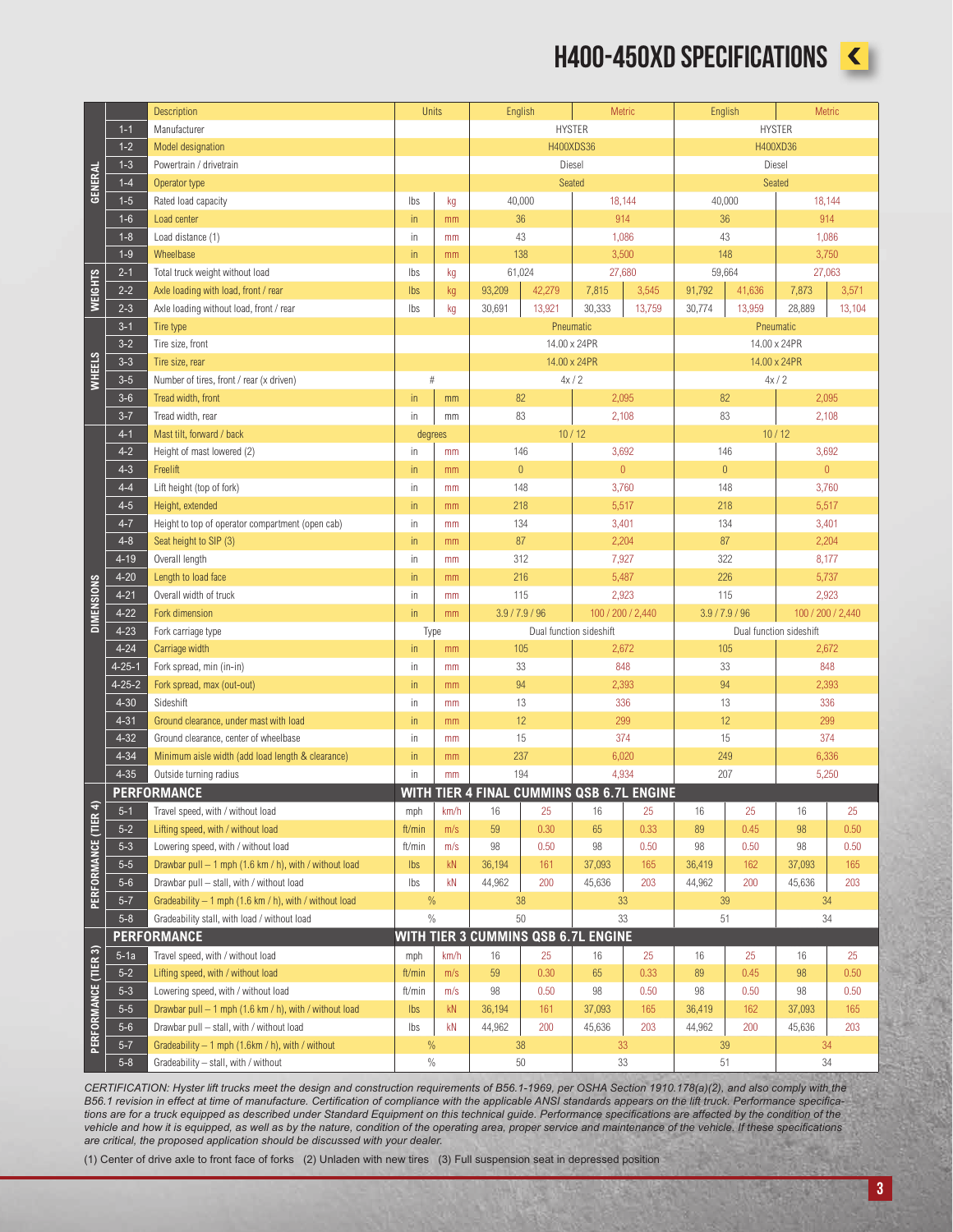

### **> H400-450XD SPECIFICATIONS**

|                      |                      | Description                                                                                                                                                                                                                                                                                                                                                                                                                                                                                                                                                                                                                                                                                                                                         | Units         |               | English                                   |        | Metric                  |        | English        |           | Metric                  |        |
|----------------------|----------------------|-----------------------------------------------------------------------------------------------------------------------------------------------------------------------------------------------------------------------------------------------------------------------------------------------------------------------------------------------------------------------------------------------------------------------------------------------------------------------------------------------------------------------------------------------------------------------------------------------------------------------------------------------------------------------------------------------------------------------------------------------------|---------------|---------------|-------------------------------------------|--------|-------------------------|--------|----------------|-----------|-------------------------|--------|
|                      | $1 - 1$              | Manufacturer                                                                                                                                                                                                                                                                                                                                                                                                                                                                                                                                                                                                                                                                                                                                        |               | <b>HYSTER</b> |                                           |        |                         |        |                |           | <b>HYSTER</b>           |        |
|                      | $1 - 2$              | <b>Model designation</b>                                                                                                                                                                                                                                                                                                                                                                                                                                                                                                                                                                                                                                                                                                                            |               |               |                                           |        | H450XDS36               |        |                | H450XD36  |                         |        |
|                      | $1 - 3$              | Powertrain / drivetrain                                                                                                                                                                                                                                                                                                                                                                                                                                                                                                                                                                                                                                                                                                                             |               |               |                                           |        | Diesel                  |        |                |           | Diesel                  |        |
| <b>GENERAL</b>       | $1 - 4$              | Operator type                                                                                                                                                                                                                                                                                                                                                                                                                                                                                                                                                                                                                                                                                                                                       |               |               |                                           |        | Seated                  |        |                |           | Seated                  |        |
|                      | $1-5$                | Rated load capacity                                                                                                                                                                                                                                                                                                                                                                                                                                                                                                                                                                                                                                                                                                                                 | Ibs           | kg            | 45,000                                    |        | 20,412                  |        | 45,000         |           | 20,412                  |        |
|                      | $1-6$                | Load center                                                                                                                                                                                                                                                                                                                                                                                                                                                                                                                                                                                                                                                                                                                                         | in.           | mm            | 36                                        |        | 914                     |        | 36             |           | 914                     |        |
|                      | $1 - 8$              | Load distance (1)                                                                                                                                                                                                                                                                                                                                                                                                                                                                                                                                                                                                                                                                                                                                   | in            | mm            | 42                                        |        | 1,069                   |        | 42             |           | 1,069                   |        |
|                      | $1-9$                | Wheelbase                                                                                                                                                                                                                                                                                                                                                                                                                                                                                                                                                                                                                                                                                                                                           | in.           | mm            | 138                                       |        | 3,500                   |        | 148            |           | 3,750                   |        |
|                      | $2 - 1$              | Total truck weight without load                                                                                                                                                                                                                                                                                                                                                                                                                                                                                                                                                                                                                                                                                                                     | Ibs           | kg            | 65,477                                    |        | 29,700                  |        | 62,893         |           | 28,528                  |        |
| <b>WEIGHTS</b>       | $2 - 2$              | Axle loading with load, front / rear                                                                                                                                                                                                                                                                                                                                                                                                                                                                                                                                                                                                                                                                                                                | Ibs           | kg            | 101,501                                   | 46,040 | 8,977                   | 4,072  | 99,642         | 45,197    | 8,252                   | 3,743  |
|                      | $2 - 3$              | Axle loading without load, front / rear                                                                                                                                                                                                                                                                                                                                                                                                                                                                                                                                                                                                                                                                                                             | Ibs           | kg            | 31,696                                    | 14,377 | 33,781                  | 15,353 | 31,491         | 14,284    | 31,405                  | 14,245 |
|                      | $3 - 1$              | Tire type                                                                                                                                                                                                                                                                                                                                                                                                                                                                                                                                                                                                                                                                                                                                           |               |               |                                           |        | Pneumatic               |        |                | Pneumatic |                         |        |
|                      | $3 - 2$              | Tire size, front                                                                                                                                                                                                                                                                                                                                                                                                                                                                                                                                                                                                                                                                                                                                    |               |               |                                           |        | 14.00 x 24PR            |        |                |           | 14.00 x 24PR            |        |
| <b>WHEELS</b>        | $3 - 3$              | Tire size, rear                                                                                                                                                                                                                                                                                                                                                                                                                                                                                                                                                                                                                                                                                                                                     |               |               |                                           |        | 14.00 x 24PR            |        |                |           | 14.00 x 24PR            |        |
|                      | $3-5$                | Number of tires, front / rear (x driven)                                                                                                                                                                                                                                                                                                                                                                                                                                                                                                                                                                                                                                                                                                            | $\#$          |               |                                           | 4x/2   |                         |        |                | 4x/2      |                         |        |
|                      | $3-6$                | Tread width, front                                                                                                                                                                                                                                                                                                                                                                                                                                                                                                                                                                                                                                                                                                                                  | in            | mm            | 82<br>83                                  |        | 2,095                   |        | 82             |           | 2,095                   |        |
|                      | $3 - 7$<br>$4 - 1$   | Tread width, rear<br>Mast tilt, forward / back                                                                                                                                                                                                                                                                                                                                                                                                                                                                                                                                                                                                                                                                                                      | in            | mm            |                                           |        | 2,108                   |        | 83             | 10/12     | 2,108                   |        |
|                      | $4 - 2$              | Height of mast lowered (2)                                                                                                                                                                                                                                                                                                                                                                                                                                                                                                                                                                                                                                                                                                                          | degrees<br>in | mm            | 10/12                                     |        | 3,780                   |        | 149            |           | 3,780                   |        |
|                      | $4 - 3$              | Freelift                                                                                                                                                                                                                                                                                                                                                                                                                                                                                                                                                                                                                                                                                                                                            | in.           | mm            | 149<br>$\bf 0$                            |        | $\overline{0}$          |        | $\mathbf 0$    |           | $\overline{0}$          |        |
|                      | $4 - 4$              | Lift height (top of fork)                                                                                                                                                                                                                                                                                                                                                                                                                                                                                                                                                                                                                                                                                                                           | in            | mm            | 148                                       |        |                         |        | 148            |           | 3,760                   |        |
|                      | $4 - 5$              | Height, extended                                                                                                                                                                                                                                                                                                                                                                                                                                                                                                                                                                                                                                                                                                                                    | in.           | mm            | 221                                       |        | 3,760<br>5,605          |        | 221            |           | 5,605                   |        |
|                      | $4 - 7$              | Height to top of operator compartment (open cab)                                                                                                                                                                                                                                                                                                                                                                                                                                                                                                                                                                                                                                                                                                    | in            | mm            | 134                                       |        | 3,401                   |        | 134            |           | 3,401                   |        |
|                      | $4 - 8$              | Seat height to SIP (3)                                                                                                                                                                                                                                                                                                                                                                                                                                                                                                                                                                                                                                                                                                                              | in.           | mm            | 87                                        |        | 2,204                   |        | 87             |           | 2,204                   |        |
|                      | $4 - 19$             | Overall length                                                                                                                                                                                                                                                                                                                                                                                                                                                                                                                                                                                                                                                                                                                                      | in            | mm            | 311                                       |        | 7,910                   |        | 321            |           | 8,160                   |        |
|                      | $4 - 20$             | Length to load face                                                                                                                                                                                                                                                                                                                                                                                                                                                                                                                                                                                                                                                                                                                                 | in            | mm            | 215                                       |        | 5,470                   |        | 225            |           | 5,720                   |        |
|                      | $4 - 21$             | Overall width of truck                                                                                                                                                                                                                                                                                                                                                                                                                                                                                                                                                                                                                                                                                                                              | in            | mm            | 115                                       |        | 2,923                   |        | 115            |           | 2,923                   |        |
| <b>DIMENSIONS</b>    | $4 - 22$             | Fork dimension                                                                                                                                                                                                                                                                                                                                                                                                                                                                                                                                                                                                                                                                                                                                      | in            | mm            | 3.9 / 9.8 / 96                            |        | 100 / 250 / 2,440       |        | 3.9 / 9.8 / 96 |           | 100 / 250 / 2,440       |        |
|                      | $4 - 23$             | Fork carriage type                                                                                                                                                                                                                                                                                                                                                                                                                                                                                                                                                                                                                                                                                                                                  | Type          |               |                                           |        | Dual function sideshift |        |                |           | Dual function sideshift |        |
|                      | $4 - 24$             | Carriage width                                                                                                                                                                                                                                                                                                                                                                                                                                                                                                                                                                                                                                                                                                                                      | in.           | mm            | 116                                       |        | 2,940                   |        | 116            |           | 2,940                   |        |
|                      | $4 - 25 - 1$         | Fork spread, min (in-in)                                                                                                                                                                                                                                                                                                                                                                                                                                                                                                                                                                                                                                                                                                                            | in            | mm            | 33                                        |        | 847<br>33               |        |                | 847       |                         |        |
|                      | $4 - 25 - 2$         | Fork spread, max (out-out)                                                                                                                                                                                                                                                                                                                                                                                                                                                                                                                                                                                                                                                                                                                          | in.           | mm            | 107                                       |        | 2,712                   |        | 107            |           | 2,712                   |        |
|                      | $4 - 30$             | Sideshift                                                                                                                                                                                                                                                                                                                                                                                                                                                                                                                                                                                                                                                                                                                                           | in.           | mm            | 16                                        |        | 404                     |        |                | 16        | 404                     |        |
|                      | $4 - 31$             | Ground clearance, under mast with load                                                                                                                                                                                                                                                                                                                                                                                                                                                                                                                                                                                                                                                                                                              | in.           | mm            | 11                                        |        | 270<br>374              |        | 11             |           | 270<br>374              |        |
|                      | $4 - 32$<br>$4 - 34$ | Ground clearance, center of wheelbase                                                                                                                                                                                                                                                                                                                                                                                                                                                                                                                                                                                                                                                                                                               | in            | mm            | 15                                        |        | 6,003                   |        | 15<br>249      |           | 6,319                   |        |
|                      | $4 - 35$             | Minimum aisle width (add load length & clearance)<br>Outside turning radius                                                                                                                                                                                                                                                                                                                                                                                                                                                                                                                                                                                                                                                                         | in.<br>in     | mm<br>mm      | 236<br>194                                |        | 4,934                   |        | 207            |           | 5,250                   |        |
|                      |                      | <b>PERFORMANCE</b>                                                                                                                                                                                                                                                                                                                                                                                                                                                                                                                                                                                                                                                                                                                                  |               |               | WITH TIER 4 FINAL CUMMINS QSB 6.7L ENGINE |        |                         |        |                |           |                         |        |
|                      | $5 - 1$              | Travel speed, with / without load                                                                                                                                                                                                                                                                                                                                                                                                                                                                                                                                                                                                                                                                                                                   | mph           | km/h          | 16                                        | 25     | 16                      | 25     | 16             | 25        | 16                      | 25     |
|                      | $5 - 2$              | Lifting speed, with / without load                                                                                                                                                                                                                                                                                                                                                                                                                                                                                                                                                                                                                                                                                                                  | ft/min        | m/s           | 49                                        | 0.25   | 55                      | 0.28   | 75             | 0.38      | 83                      | 0.42   |
|                      | $5 - 3$              | Lowering speed, with / without load                                                                                                                                                                                                                                                                                                                                                                                                                                                                                                                                                                                                                                                                                                                 | ft/min        | m/s           | 98                                        | 0.50   | 98                      | 0.50   | 98             | 0.50      | 98                      | 0.50   |
|                      | $5-5$                | Drawbar pull - 1 mph (1.6 km / h), with / without load                                                                                                                                                                                                                                                                                                                                                                                                                                                                                                                                                                                                                                                                                              | Ibs           | kN            | 36,194                                    | 161    | 36,869                  | 164    | 36,194         | 161       | 36,869                  | 164    |
| PERFORMANCE (TIER 4) | $5-6$                | Drawbar pull - stall, with / without load                                                                                                                                                                                                                                                                                                                                                                                                                                                                                                                                                                                                                                                                                                           | Ibs           | kN            | 44,737                                    | 199    | 45,636                  | 203    | 44,737         | 199       | 45,636                  | 203    |
|                      | $5 - 7$              | Gradeability - 1 mph (1.6 km / h), with / without load                                                                                                                                                                                                                                                                                                                                                                                                                                                                                                                                                                                                                                                                                              | $\%$          |               | 35                                        |        | 32                      |        | 36             |           | 33                      |        |
|                      | $5 - 8$              | Gradeability stall, with load / without load                                                                                                                                                                                                                                                                                                                                                                                                                                                                                                                                                                                                                                                                                                        | $\%$          |               | 44                                        |        | 32                      |        | 46             |           | 33                      |        |
|                      |                      | <b>PERFORMANCE</b>                                                                                                                                                                                                                                                                                                                                                                                                                                                                                                                                                                                                                                                                                                                                  |               |               | WITH TIER 3 CUMMINS QSB 6.7L ENGINE       |        |                         |        |                |           |                         |        |
|                      | $5-1a$               | Travel speed, with / without load                                                                                                                                                                                                                                                                                                                                                                                                                                                                                                                                                                                                                                                                                                                   | mph           | km/h          | 16                                        | 25     | 16                      | 25     | 16             | 25        | 16                      | 25     |
|                      | $5 - 2$              | Lifting speed, with / without load                                                                                                                                                                                                                                                                                                                                                                                                                                                                                                                                                                                                                                                                                                                  | ft/min        | m/s           | 49                                        | 0.25   | 55                      | 0.28   | 75             | 0.38      | 83                      | 0.42   |
|                      | $5 - 3$              | Lowering speed, with / without load                                                                                                                                                                                                                                                                                                                                                                                                                                                                                                                                                                                                                                                                                                                 | ft/min        | m/s           | 98                                        | 0.50   | 98                      | 0.50   | 98             | 0.50      | 98                      | 0.50   |
|                      | $5-5$                | Drawbar pull - 1 mph (1.6 km / h), with / without load                                                                                                                                                                                                                                                                                                                                                                                                                                                                                                                                                                                                                                                                                              | Ibs           | kN            | 36,194                                    | 161    | 36,869                  | 164    | 36,194         | 161       | 36,869                  | 164    |
| PERFORMANCE (TIER 3) | $5-6$                | Drawbar pull - stall, with / without load                                                                                                                                                                                                                                                                                                                                                                                                                                                                                                                                                                                                                                                                                                           | lbs           | kN            | 44,737                                    | 199    | 45,636                  | 203    | 44,737         | 199       | 45,636                  | 203    |
|                      | $5 - 7$              | Gradeability - 1 mph (1.6km / h), with / without                                                                                                                                                                                                                                                                                                                                                                                                                                                                                                                                                                                                                                                                                                    | %             |               | 35                                        |        | 32                      |        | 36             |           | 33                      |        |
|                      | $5 - 8$              | Gradeability - stall, with / without                                                                                                                                                                                                                                                                                                                                                                                                                                                                                                                                                                                                                                                                                                                | $\%$          |               | 44                                        |        | 32                      |        | 46             |           | 33                      |        |
|                      |                      | CERTIFICATION: Hyster lift trucks meet the design and construction requirements of B56.1-1969, per OSHA Section 1910.178(a)(2), and also comply with the<br>B56.1 revision in effect at time of manufacture. Certification of compliance with the applicable ANSI standards appears on the lift truck. Performance specifica-<br>tions are for a truck equipped as described under Standard Equipment on this technical guide. Performance specifications are affected by the condition of the<br>vehicle and how it is equipped, as well as by the nature, condition of the operating area, proper service and maintenance of the vehicle. If these specifications<br>are critical, the proposed application should be discussed with your dealer. |               |               |                                           |        |                         |        |                |           |                         |        |

(1) Center of drive axle to front face of forks (2) Unladen with new tires (3) Full suspension seat in depressed position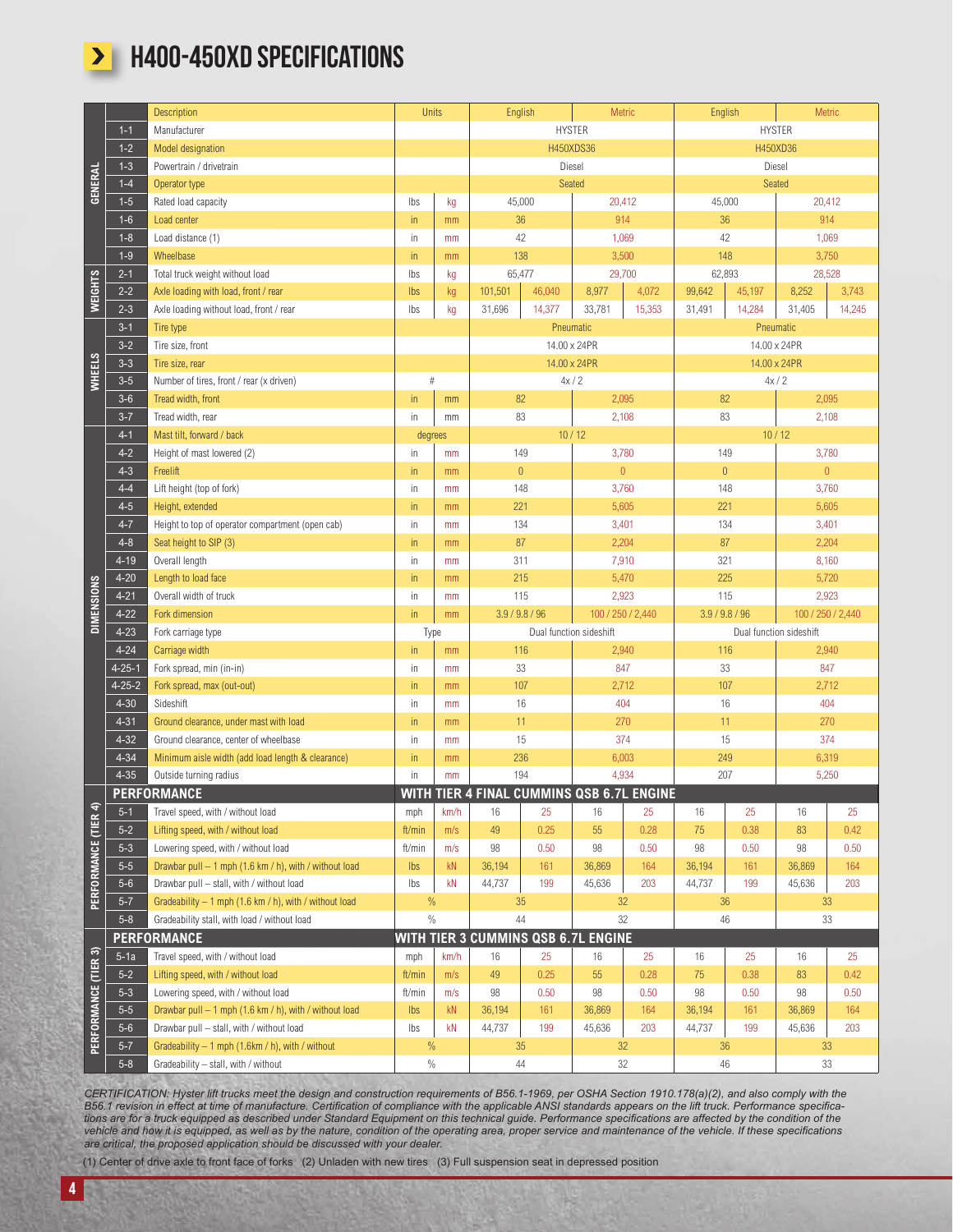### H400-450XD SPECIFICATIONS



|         | <b>POWERTRAINS</b> |                                                |         |       |                          |                                 |                          |                         |  |  |
|---------|--------------------|------------------------------------------------|---------|-------|--------------------------|---------------------------------|--------------------------|-------------------------|--|--|
|         |                    | Description                                    | Units   |       | English                  | Metric                          | English                  | Metric                  |  |  |
|         | $1 - 1$            | Manufacturer                                   |         |       | <b>HYSTER</b>            |                                 | <b>HYSTER</b>            |                         |  |  |
| GENERAL | $1 - 2$            | Model designation                              |         |       | H400-450XD/S36           |                                 | H450XD36                 |                         |  |  |
|         | $1 - 3$            | Powertrain / drivetrain                        |         |       | <b>Diesel</b>            |                                 | <b>Diesel</b>            |                         |  |  |
|         | $7 - 1$            | Engine manufacturer / model                    |         |       | Cummins / QSB 6.7L       |                                 | Cummins / QSB 6.7L       |                         |  |  |
|         | $7-1a$             | EPA tier compliance                            |         |       | Tier 4F / Stage IV       |                                 | Tier 3 / Stage III       |                         |  |  |
|         | $7 - 2$            | Engine power output - rated                    | hp      | kW    | 220@2000                 | 164@2000                        | 225@2000                 | 168@2000                |  |  |
|         | $7 - 2 - 1$        | Engine power output - peak                     | hp      | kW    | 231@1800                 | 172@1800                        | 225@2000                 | 168@2000                |  |  |
|         | $7 - 3$            | Rated speed                                    | rpm     |       | 2,000                    |                                 |                          | 2,000                   |  |  |
| ENGINE  | $7 - 3 - 1$        | Engine torque @ rpm (1 / min)                  | $Ib-ft$ | $N-m$ | 700@1400                 | 949@1400                        | 700@1400                 | 949@1400                |  |  |
|         | $7 - 4$            | Number of cylinders / displacement             | #/in3   | #/cm3 | 6/408                    | 6/6,690                         | 6/408                    | 6/6,690                 |  |  |
|         |                    | Turbocharger                                   | Type    |       |                          | Variable geometry, water-cooled |                          | Wastegate, water-cooled |  |  |
|         | $7 - 8$            | Alternator output                              | Amps    |       | 120                      |                                 | 120                      |                         |  |  |
|         | $7 - 9$            | Electrical system voltage                      | $\vee$  |       | 24                       |                                 | 24                       |                         |  |  |
|         | $7 - 10$           | Batter voltage / nominal capacity              | V/Ah    |       | 24/102                   |                                 | 24 / 102                 |                         |  |  |
|         | $8 - 0$            | Drive control / transmission                   | Type    |       | Powershift transmission  |                                 | Powershift transmission  |                         |  |  |
|         | $8 - 1$            | Type of drive unit                             | Type    |       | Torque converter         |                                 | Torque converter         |                         |  |  |
|         | $8 - 2$            | Transmission manufacturer / type               | Type    |       | ZF 5WG211                |                                 |                          | <b>ZF 5WG211</b>        |  |  |
| DRIVE   | $8 - 2 - 1$        | Transmission speeds forward / reverse          | #       |       | 5/3                      |                                 |                          | 5/3                     |  |  |
|         | $8 - 3$            | Wheel drive / drive axle manufacturer / type   | Type    |       | AxleTech PRC1756W3H      |                                 |                          | AxleTech PRC1756W3H     |  |  |
|         | $8 - 4$            | Service brake                                  | Type    |       | Oil immersed (wet) disc  |                                 | Oil immersed (wet) disc  |                         |  |  |
|         | $8 - 5$            | Parking brake                                  | Type    |       |                          | Dry disc on drive axle          |                          | Dry disc on drive axle  |  |  |
|         | $10-1$             | Operating pressure for attachments             | psi     | MPa   | 3,263                    | 22.5                            | 3,263                    | 22.5                    |  |  |
|         | $10 - 2$           | Oil flow for attachments                       | gpm     | 1/m   | 26                       | 100                             | 26                       | 100                     |  |  |
|         | $10-3$             | Hydraulic oil tank, capacity                   | gal     |       | 54                       | 203                             | 54                       | 203                     |  |  |
|         | $10 - 4$           | Fuel tank, capacity                            | gal     |       | 80                       | 303                             | 80                       | 303                     |  |  |
| MISC    | $10 - 4 - 1$       | DEF tank, capacity                             | gal     |       | 10                       | 38                              | N/A                      | N/A                     |  |  |
|         | $10 - 5$           | Steering design                                | Type    |       | Hydraulic power steering |                                 | Hydraulic power steering |                         |  |  |
|         | $10 - 6$           | Number of steering rotation                    | #       |       | 4.4                      |                                 |                          | 4.4                     |  |  |
|         | $10 - 7$           | Sound pressure level at the driver's seat LpAZ | dB(A)   |       | 72.7                     |                                 |                          | 76.0                    |  |  |
|         | $10 - 7 - 1$       | Sound power level during the workcycle LwAZ    | dB      |       | 100.4                    |                                 |                          | 107.4                   |  |  |
|         | $10 - 8$           | Towing coupling, type DIN                      | Type    |       | Yes / pin                |                                 | Yes / pin                |                         |  |  |

| <b>H400XD/S36 MAST DIMENSIONS</b> |                                  |     |                         |                             |      |  |  |  |  |
|-----------------------------------|----------------------------------|-----|-------------------------|-----------------------------|------|--|--|--|--|
|                                   | 4-4 lift height<br>(top of fork) |     | 4-2 Mast<br>lowered ht. | 4-5 Overall<br>extended ht. |      |  |  |  |  |
| in                                | mm                               | in  | mm                      | in                          | mm   |  |  |  |  |
| <b>2-STAGE ONLY</b>               |                                  |     |                         |                             |      |  |  |  |  |
| 147                               | 3750                             | 146 | 3692                    | 217                         | 5517 |  |  |  |  |
| 183                               | 4650                             | 163 | 4142                    | 253                         | 6417 |  |  |  |  |
| 212                               | 5400                             | 178 | 4517                    | 282                         | 7167 |  |  |  |  |
| 244                               | 6200                             | 194 | 4917                    | 314                         | 7967 |  |  |  |  |
| 263                               | 6700                             | 204 | 5167                    | 334                         | 8467 |  |  |  |  |
| 275                               | 7000                             | 210 | 5317                    | 346                         | 8767 |  |  |  |  |

#### **H450XD/S36 MAST DIMENSIONS**

|     | 4-4 Lift Height<br>(top of fork) | 4-2 Mast<br>lowered ht. |      | 4-5 Overall<br>extended ht. |      |  |  |  |  |  |
|-----|----------------------------------|-------------------------|------|-----------------------------|------|--|--|--|--|--|
| in  | mm                               | in                      | mm   | in                          | mm   |  |  |  |  |  |
|     | <b>2-STAGE ONLY</b>              |                         |      |                             |      |  |  |  |  |  |
| 147 | 3750                             | 149                     | 3780 | 221                         | 5605 |  |  |  |  |  |
| 183 | 4650                             | 167                     | 4230 | 256                         | 6505 |  |  |  |  |  |
| 212 | 5400                             | 182                     | 4605 | 286                         | 7255 |  |  |  |  |  |
| 244 | 6200                             | 197                     | 5005 | 317                         | 8055 |  |  |  |  |  |
| 263 | 6700                             | 207                     | 5255 | 337                         | 8555 |  |  |  |  |  |
| 275 | 7000                             | 213                     | 5405 | 349                         | 8855 |  |  |  |  |  |

#### RATED CAPACITIES



Model H400XDS36: 40,000 lbs. at 36" (18,144 kg at 914mm) load center<br>Model H450XDS36: 45,000 lbs. at 36" (20,412 kg at 914mm) load center<br>Model H450XD36: 40,000 lbs. at 36" (18,144 kg at 914mm) load center<br>Model H450XD36: *Conversion Factor: 1.0" = 25.4 mm | 1 lb = 0.45 k*



Rated capacities are for trucks equipped with:<br>• 2-stage (lower mast) to 147" (3750 mm) maximum fork height<br>• 105" (2672 mm) carriage width (H400XDIS36)<br>• 116" (2940 mm) carriage width (H450XDI36)<br>• 96" (2440 mm) long fork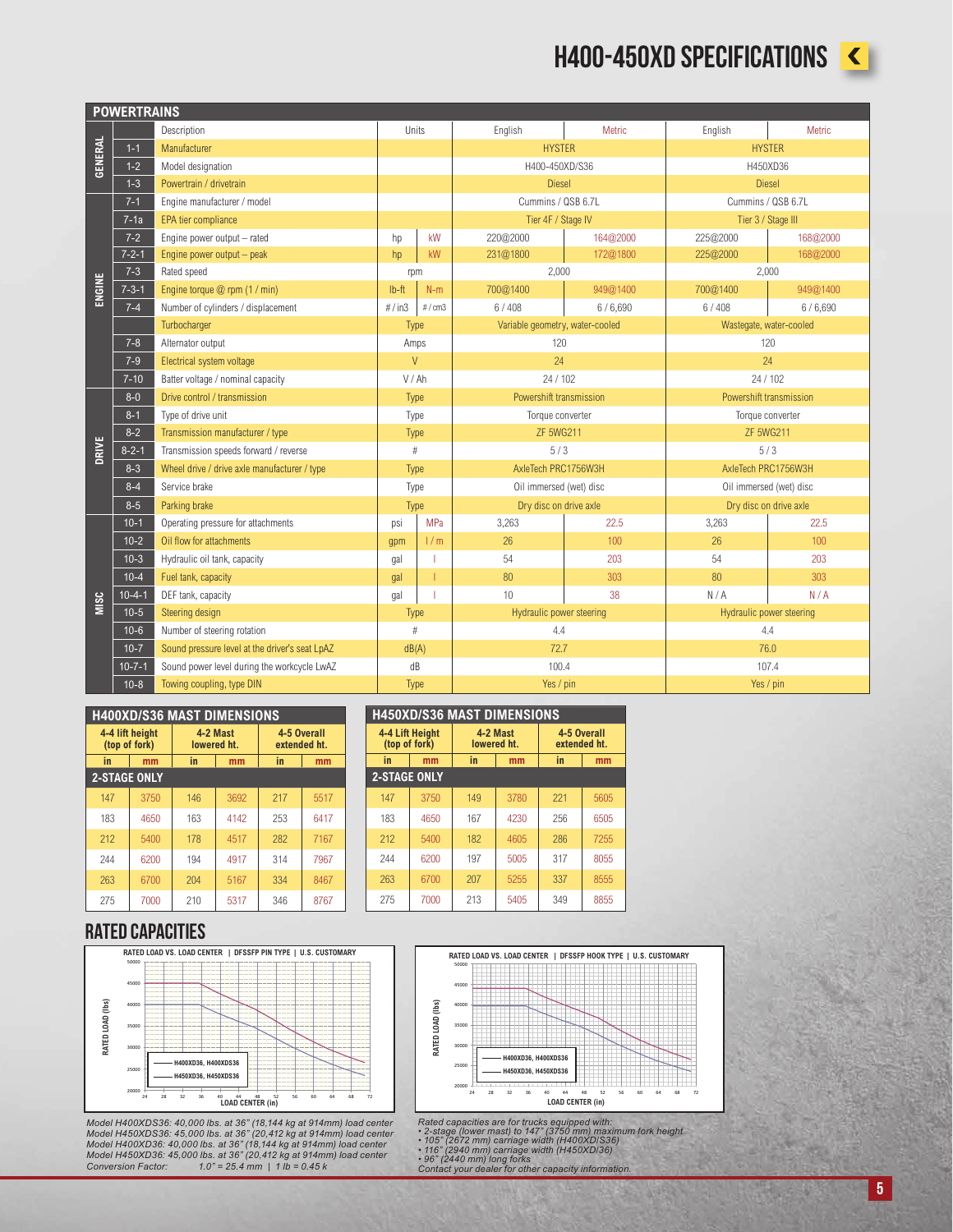## **>** STANDARD FEATURES AND OPTIONS

| <b>PERFORMANCE</b>                                                                                                                 | <b>STD</b> | <b>OPT</b> |
|------------------------------------------------------------------------------------------------------------------------------------|------------|------------|
| Cummins QSB 6.7L diesel engine rated 220 hp tier 4 /<br>164 kW stage IV*                                                           | Χ          |            |
| Cummins QSB 6.7L diesel engine rated 220 hp tier 3 /<br>164 kW stage IIIA*                                                         | Χ          |            |
| Tier 4 / stage IV compliant                                                                                                        | Χ          |            |
| Tier 3 / stage IIIA compliant                                                                                                      | Χ          |            |
| Wastegate turbocharger, water cooled*                                                                                              | Χ          |            |
| Variable geometry turbocharger, water cooled*                                                                                      | Χ          |            |
| Hibernate Idle                                                                                                                     | Χ          |            |
| On-demand cooling fan*                                                                                                             | Χ          |            |
| 120 amp alternator                                                                                                                 | Χ          |            |
| Powertrain protection system                                                                                                       | Χ          |            |
| Heavy duty air intake                                                                                                              | Χ          |            |
| High mount exhaust                                                                                                                 | Χ          |            |
| ZF Transmission 5WG211 5-speeds fwd / 3-speeds<br>reverse auto-shifting                                                            | Χ          |            |
| AxleTech Drive Axle PRC1756 W3H with wet disc brakes                                                                               | Χ          |            |
| <b>DRIVE</b>                                                                                                                       | <b>STD</b> | <b>OPT</b> |
| Travel speed limiter - unconditional and customer<br>adjustable                                                                    |            | Χ          |
| Travel speed limiter - loaded (adjustable)                                                                                         |            | X          |
| 14.00-24 24PR pneumatic bias ply drive and steer tires                                                                             | Χ          |            |
| 14.00-R24 pneumatic radial drive and steer tires                                                                                   |            | Χ          |
| 14.00-24 pneumatic shaped solid drive and steer tires                                                                              |            | X          |
| <b>LIFT</b>                                                                                                                        | <b>STD</b> | <b>OPT</b> |
| On-demand load sensing hydraulic system                                                                                            | Χ          |            |
| Automatic throttle-up when lifting (in neutral or inching)                                                                         | X          |            |
| 2 Stage non free lift mast                                                                                                         | Χ          |            |
| Mast tilt - 5° forward / 5° back                                                                                                   |            | Χ          |
| Mast tilt - 10° forward / 6° back                                                                                                  |            | Χ          |
| Mast tilt - 10° forward / 7° back                                                                                                  |            | Χ          |
| Mast tilt - 10° forward / 9° back                                                                                                  |            | Χ          |
| Mast tilt - 10° forward / 10° back                                                                                                 |            | X          |
| Mast tilt - 10° forward / 12° back                                                                                                 | Χ          |            |
| Pressure compensated lowering                                                                                                      | X          |            |
| Hydraulic system temperature protection with performance<br>de-rate                                                                |            | X          |
| <b>HANDLING</b>                                                                                                                    | <b>STD</b> | <b>OPT</b> |
| Mast tilt indicator - mechanical                                                                                                   |            | X          |
| 105" (2680mm) Pin type dual function sideshift carriage<br>with simultaneous and individual fork positioner**                      | X          |            |
| 105" (2680mm) Quick disconnect hook type dual function<br>sideshift carriage with simultaneous and individual fork<br>positioner** |            | X          |

| <b>HANDLING (continued)</b>                                                                                                                       | <b>STD</b> | <b>OPT</b> |
|---------------------------------------------------------------------------------------------------------------------------------------------------|------------|------------|
| 105" (2680mm) Quick disconnect hook type dual function<br>sideshift carriage with individual fork positioner and 1<br>spare auxiliary function**  |            | X          |
| 115" (2940mm) Pin type dual function sideshift carriage<br>with simultaneous and individual fork positioner***                                    | X          |            |
| 115" (2940mm) Quick disconnect hook type dual function<br>sideshift carriage with simultaneous and individual fork<br>positioner***               |            | Χ          |
| 115" (2940mm) Quick disconnect hook type dual function<br>sideshift carriage with individual fork positioner and 1<br>spare auxiliary function*** |            | X          |
| 96" (2440mm) Long x 3.9" (100mm) thick x 7.9"<br>(200mm) wide pin type forks with standard taper**                                                | X          |            |
| 96" (2440mm) Long x 3.9" (100mm) thick x 9.8"<br>(250mm) wide pin type forks with standard taper***                                               | Χ          |            |
| Pin type forks (various sizes)                                                                                                                    |            | X          |
| Hook type forks (various sizes)                                                                                                                   |            | X          |
| <b>ERGONOMICS</b>                                                                                                                                 | <b>STD</b> | <b>OPT</b> |
| Open operator compartment (without doors & screens)                                                                                               | X          |            |
| Enclosed operator cabin                                                                                                                           |            | Χ          |
| Powered tilt operator compartment for service                                                                                                     |            | X          |
| Manual tilt operator compartment for service                                                                                                      | Χ          |            |
| Isolated cabin mounting for low noise and vibration                                                                                               | X          |            |
| Operator presence system                                                                                                                          | X          |            |
| Mechanical suspension seat                                                                                                                        | X          |            |
| Air suspension seat                                                                                                                               |            | X          |
| Deluxe air suspension seat                                                                                                                        |            | X          |
| Low backrest seat                                                                                                                                 | X          |            |
| High backrest seat                                                                                                                                |            | Χ          |
| Armrest on left side                                                                                                                              | X          |            |
| Cloth seat cover                                                                                                                                  |            | X          |
| Vinyl seat cover                                                                                                                                  | X          |            |
| Seat heating                                                                                                                                      |            | X          |
| Seat ventilation                                                                                                                                  |            | Χ          |
| 2-point high visibility seatbelt                                                                                                                  | Χ          |            |
| Lateral seat sliding mechanism                                                                                                                    |            | Χ          |
| Floor mat                                                                                                                                         | Χ          |            |
| Interior dome light                                                                                                                               | Χ          |            |
| Front, top and rear wipers                                                                                                                        |            | Χ          |
| "H"-pattern front wiper                                                                                                                           |            | Χ          |
| "I"-pattern front wiper                                                                                                                           |            | Χ          |
| Front and rear window defrosters                                                                                                                  |            | Χ          |
| Right side door (enclosed operator cabin)                                                                                                         | X          |            |
| Handrails for exit and entry                                                                                                                      | Χ          |            |
| Rain top                                                                                                                                          |            | Χ          |

*\* Standard or optional in select markets or select models.*

*\*\* H400XD36 and H400XDS36*

*\*\*\* H450XD36 and H450XDS36*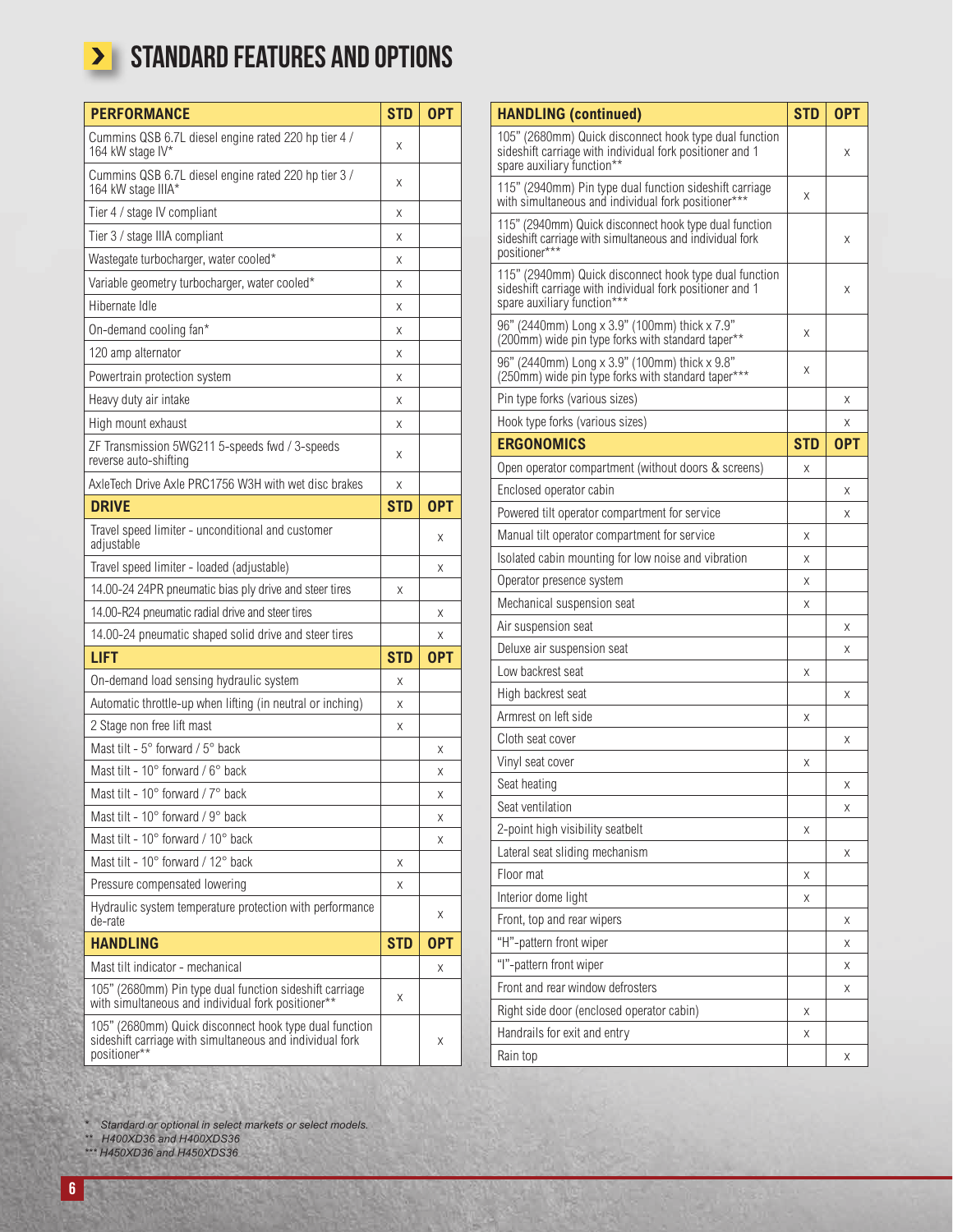| <b>ERGONOMICS (continued)</b>                                                                | <b>STD</b> | <b>OPT</b> |
|----------------------------------------------------------------------------------------------|------------|------------|
| Wire mesh installed on top of operator compartment                                           |            | Χ          |
| 7" Integrated Performance Display                                                            | Χ          |            |
| Touchpoint <sup>™</sup> mini levers hydraulic control integrated in<br>control arm           | X          |            |
| Joystick hydraulic control integrated in control arm                                         |            | Χ          |
| Steering wheel with spinner knob                                                             | Χ          |            |
| Directional control lever on steering column                                                 | X          |            |
| Hyster Monotrol pedal directional control                                                    |            | Χ          |
| Directional control switch (integrated into control arm)                                     |            | X          |
| Directional control on joystick                                                              |            | X          |
| Park brake - manual                                                                          | Χ          |            |
| Interior wide angle mirrors                                                                  | Χ          |            |
| Heater with adjustable speed fan                                                             |            | Χ          |
| Telescoping & tilting steering column                                                        | Χ          |            |
| 24-12 DC converter with 1 socket and 2 USB outlets                                           | X          |            |
| 24-12 DC converter with 2 sockets and 2 USB outlets                                          |            | Χ          |
| Air conditioning and automatic climate control                                               |            | Χ          |
| Reading light                                                                                |            | Χ          |
| Sun shades on top and rear (standard with air<br>conditioning and automatic climate control) |            | Χ          |
| Sun visors front window                                                                      |            | Χ          |
| Cloth trainer seat with 2-point seatbelt                                                     |            | Χ          |
| Recirculation fan (enclosed operator cabin)                                                  | Χ          |            |
| Accessory mounting bracket on cab front right pillar                                         |            | Χ          |
| Document holder on cab front right pillar                                                    |            | Χ          |
| Heated top- and/or rear window                                                               |            | Χ          |
| Radio preparation with 2 speakers and antenna                                                |            | Χ          |
| <b>VISIBILITY</b>                                                                            | <b>STD</b> | <b>OPT</b> |
| Steel bars on top of cab (open operator compartment)                                         | X          |            |
| Top window with armoured glass (enclosed operator cabin)                                     | Χ          |            |
| Steel bars under armoured glass top window (enclosed<br>operator cabin)                      |            | Χ          |
| Exterior mirrors mounted to handrails                                                        |            | Χ          |
| Rear view camera system                                                                      |            | Χ          |
| Radar object detection system                                                                |            | Χ          |
| Halogen work lights                                                                          | Χ          |            |
| High Performance LED work lights                                                             |            | Χ          |
| Two Halogen head lights mounted on front fenders                                             | Χ          |            |
| Two LED head lights mounted on front fenders                                                 |            | Χ          |
| Two mast mounted work lights                                                                 | Χ          |            |
| Four cabin mounted work lights                                                               |            | Χ          |
| Two rearward work lights mounted on the cabin                                                | Χ          |            |
| LED stop / tail / brake lights                                                               | Χ          |            |
| Turn signals, hazard & marker lights (LED)                                                   |            | Χ          |

*\* Standard or optional in select markets or select models.*

*\*\* H400XD36 and H400XDS36 \*\*\* H450XD36 and H450XDS36*

# STANDARD FEATURES AND OPTIONS



| <b>OPERATION</b>                                                            | <b>STD</b> | <b>OPT</b> |
|-----------------------------------------------------------------------------|------------|------------|
| Air horn 112 dBA                                                            |            | Χ          |
| Electric horn 105 dBA                                                       | Χ          |            |
| Visible alarm - amber strobe light, keyswitch activated                     | Χ          |            |
| Audible alarm - reverse direction activated 82-102 dB(A),<br>self-adjusting | Χ          |            |
| Forward motion alarm                                                        |            | X          |
| Seatbelt interlock for engine start and truck operation                     |            | X          |
| Air conditioning shut-off with open door                                    |            | X          |
| Automatic engine shutdown with timer                                        |            | X          |
| Lockable battery disconnect switch                                          | Χ          |            |
| Battery jump start connector (NATO plug)                                    |            | X          |
| Truck Start with key switch and start button                                | Χ          |            |
| Operator password (display) for truck start                                 | Χ          |            |
| Fuses replaced by electric circuit breakers                                 |            | Χ          |
| Non-lockable fuel cap                                                       | Χ          |            |
| Lockable fuel cap                                                           |            | Χ          |
| Fuel strainer in fuel filler neck                                           |            | Χ          |
| Hyster Tracker wireless asset management - access /<br>verification         |            | X          |
| Hyster Tracker wireless asset management - monitoring                       | Χ          |            |
| Auto greasing system for base truck                                         |            | Χ          |
| Centralized greasing system for top end mast                                |            | X          |
| 24 volt electrical system                                                   | Χ          |            |
| Engine block heater 110 or 240 volt                                         |            | Χ          |
| Steer wheel lug nut protection                                              | Χ          |            |
| Front and rear mud guards                                                   |            | X          |
| Lifting eyes - 2 front and 2 rear                                           |            | X          |
| <b>APPEARANCE</b>                                                           | <b>STD</b> | <b>OPT</b> |
| Hyster yellow paint base truck                                              | X          |            |
| Special paint base truck                                                    |            | Χ          |
| <b>SUPPLEMENTAL</b>                                                         | <b>STD</b> | <b>OPT</b> |
| Literature package                                                          | Χ          |            |
| Operator's manual                                                           | Χ          |            |
| CE certification*                                                           |            | Χ          |
| Warranty: 12 months / 2,000 hours parts & labor<br>manufacturer's warranty* | Χ          |            |